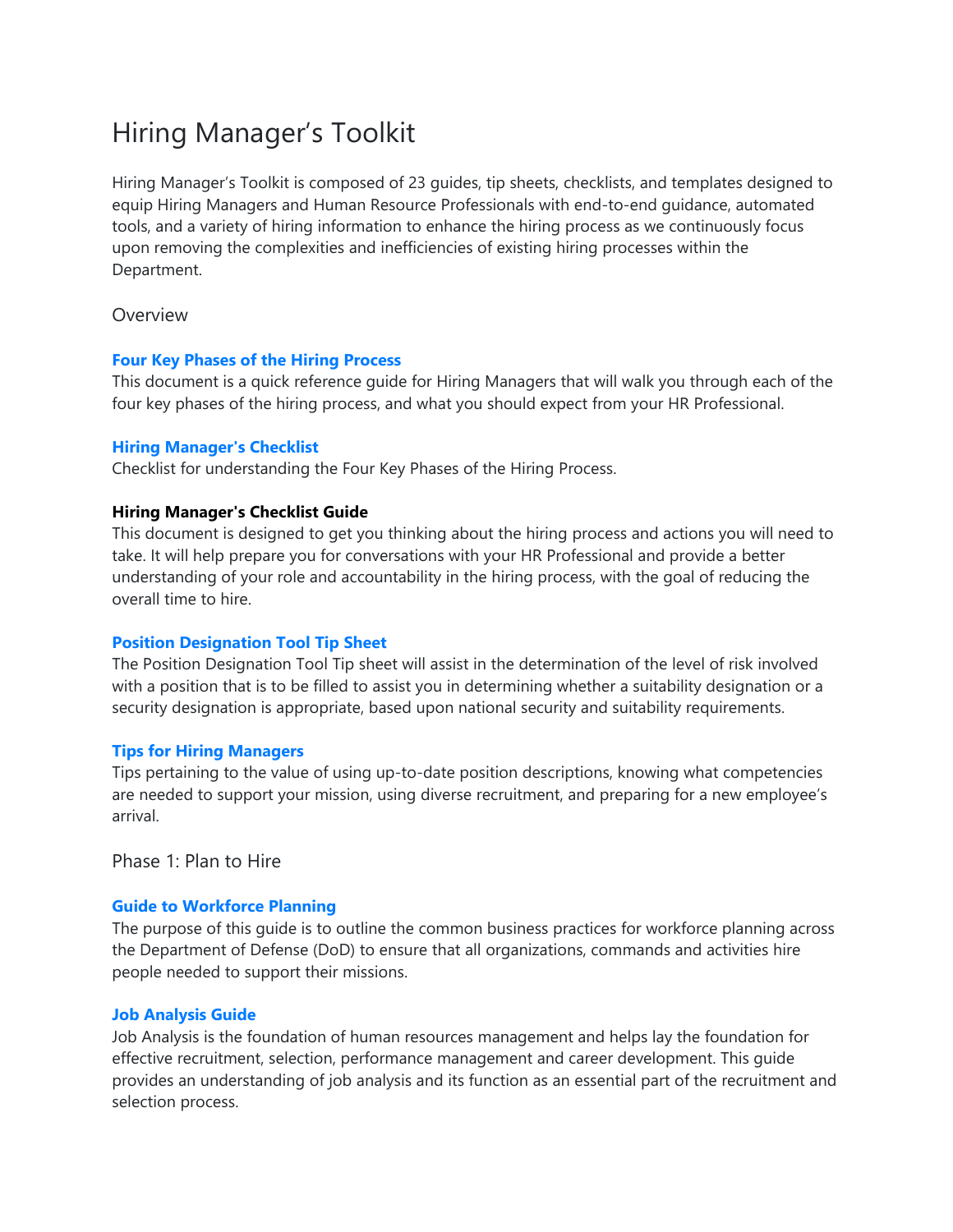# **[Selling the Job](https://dcpas-dev.online14.net/sites/default/files/2021-04/08_Selling_the_Job.pdf)**

Questions to review with your HR professional to determine what you can offer or emphasize to engage top talent for your position.

# **[Tips for Recruiting](https://dcpas-dev.online14.net/sites/default/files/2021-04/tips_for_recruiting_07.pdf)**

Ideas and tips to develop a game plan to market your organization and attract top candidates.

Phase 2: Attract Top Talent

#### **[Hiring Options Guide](https://dcpas-dev.online14.net/sites/default/files/2021-04/Hiring_Options_Guide.pdf)**

Hiring options, or hiring authorities, are regulatory requirements under which certain individuals are eligible to be hired. These options may enable hiring managers to set aside more traditional hiring procedures to select the best person for the job. Your HR professional will help determine what the options are which are appropriate for particular hiring needs.

# **[Top DoD Hiring Options & Appointing Authorities Quick Guide](https://dcpas-dev.online14.net/sites/default/files/2021-04/8_Top_DoD-Hiring_and_Appointing_Authorities_v2.pdf)**

A list of the different types of DoD Hiring Options and Appointing Authorities.

#### **[Hiring Incentives Guide](https://dcpas-dev.online14.net/sites/default/files/2021-04/Hiring_Incentives_Guide_11v7.pdf)**

Hiring incentives allow managers to entice high-quality candidates or keep current employees. Each of these incentives has specific requirements and procedures that need to be followed. Your HR professional will help you determine what the requirements are and which are appropriate for your situation.

#### **[Hiring Options & Incentives Matrix](https://dcpas-dev.online14.net/sites/default/files/2021-04/Options-Incentives_Matrix_10.pdf)**

Managers should consider the various combinations of hiring options and incentives available when filling vacancies.

#### **[Guide to Improving the JOA \(Job Opportunity Announcement\)](https://dcpas-dev.online14.net/sites/default/files/2021-04/Job_Analysis_Guide_JOA_05.pdf)**

Finding the best qualified candidates for your agency begins with clearly communicating the responsibilities and skills of the position to be filled.

Phase 3: Make a Decision

#### **[Placement Programs Tip Sheet](https://dcpas-dev.online14.net/sites/default/files/2021-04/15_Placement_Programs_Tip_Sheetv2.pdf)**

A summary of mandatory and priority placement programs designed to minimize the adverse impacts on employees affected by actions through no fault of their own.

#### **[Guide to Hiring Veterans](https://dcpas-dev.online14.net/sites/default/files/2021-04/16_guide_to_hiring_veterans.pdf)**

This guide provides general information, resources, and options available to hire talented veterans for your positions.

#### **[Interview Guidelines](https://dcpas-dev.online14.net/sites/default/files/2021-04/interview_guidelines_15.pdf)**

Interviews are one form of assessment used in candidate evaluation. These guidelines assist DoD managers and supervisors in conducting employment interviews. The techniques and procedures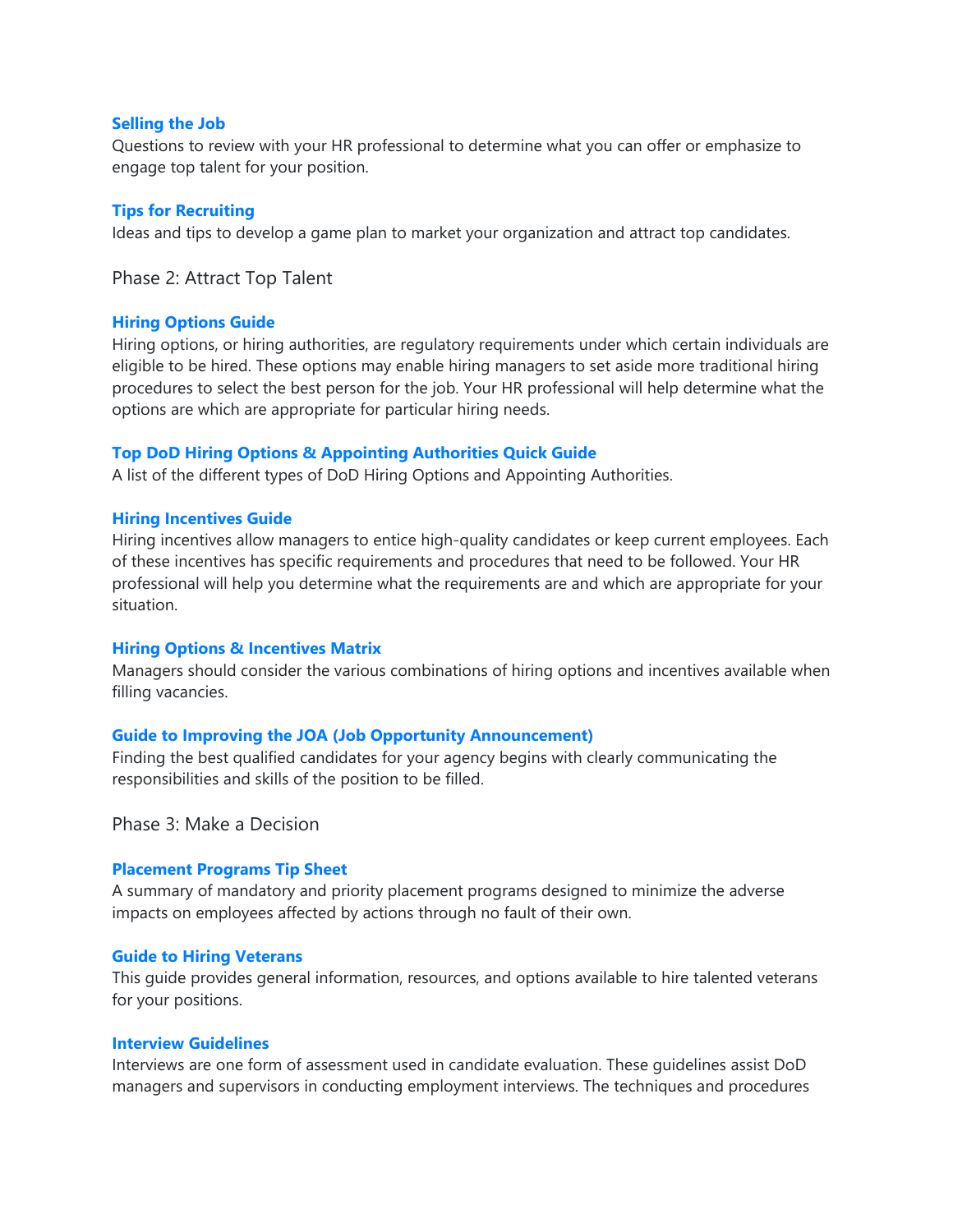included in this document were selected for their flexibility and adaptability to a wide variety of positions.

# **[Interview Tip Sheet](https://dcpas-dev.online14.net/sites/default/files/2021-04/Interview_Tip_Sheet_16v2.pdf)**

This sheet provides managers with guidance for planning and conducting interviews.

# **[Reference Checking Tip Sheet](https://dcpas-dev.online14.net/sites/default/files/2021-04/reference_checking_tip_sheet_17v2.pdf)**

References help you get the full picture of the candidate's skills, work habits and personality. They serve as an important tool to evaluate a candidate's fit with your organization.

#### **Tentative [Job Offer Tip Sheet](https://dcpas-dev.online14.net/sites/default/files/2021-04/tentative_job_offer_tip_sheetv2.pdf)**

Outlines the practices and procedures that pertain to the extension of tentative offers.

# Phase 4: Shape Early Experiences

#### **[Onboarding Guide](https://dcpas-dev.online14.net/sites/default/files/2021-04/21_Onboarding_Guide.pdf)**

Outlines the process of integrating new employees into an organization and equipping them to become successful and productive

#### **[Onboarding Checklist](https://dcpas-dev.online14.net/sites/default/files/2021-04/Onboarding_Checklist_21_Vcs6.pdf)**

A checklist for managers to prepare for a new employee's arrival.

#### **[Onboarding Key Activities](https://dcpas-dev.online14.net/sites/default/files/2021-04/Onboarding_Key_Activities_Matrix_vCS6v2.pdf)**

Summarizes the activities and discussions that will result in a successful onboarding experience.

# *Helpful Websites for Managers*

#### End-To-End (E2E) Hiring Roadmap

The End-to-End (E2E) Hiring Roadmap document is a product of the partnership between the [Office](https://www.opm.gov/)  [of Personnel Management \(OPM\)](https://www.opm.gov/) and the Chief Human Capital Officers Council Subcommittee and Succession Planning. The roadmap explains each of the five components of hiring: workforce planning; recruitment; hiring process; security and suitability; and orientation. The roadmap helps managers plan for their hiring and provides a framework for shared expectations and communication. Hiring managers, human resources and security professionals share a roadmap and help meet the timeframes allowed for the journey.

#### Feds Hire Vets - [Hiring Managers](https://www.fedshirevets.gov/hiring-officials/)

This website is a critical component of the Federal Government's strategy for the recruitment and employment of Veterans. This website is operated by the OPM and provides information on Veteran's hiring authorities, a calendar of training and recruiting events, as well as success stories and frequently asked questions.

#### [Uniformed Services Employment and Reemployment Rights Act](https://www.dcpas.osd.mil/policy/employment/uniformedemploymentreemploymentrights)

The DCPAS Uniformed Services Employment and Reemployment Rights Act (USERRA) website provides information for managers that helps them protect-individuals performing, or who performed, uniformed service from adverse employment discrimination on the basis of their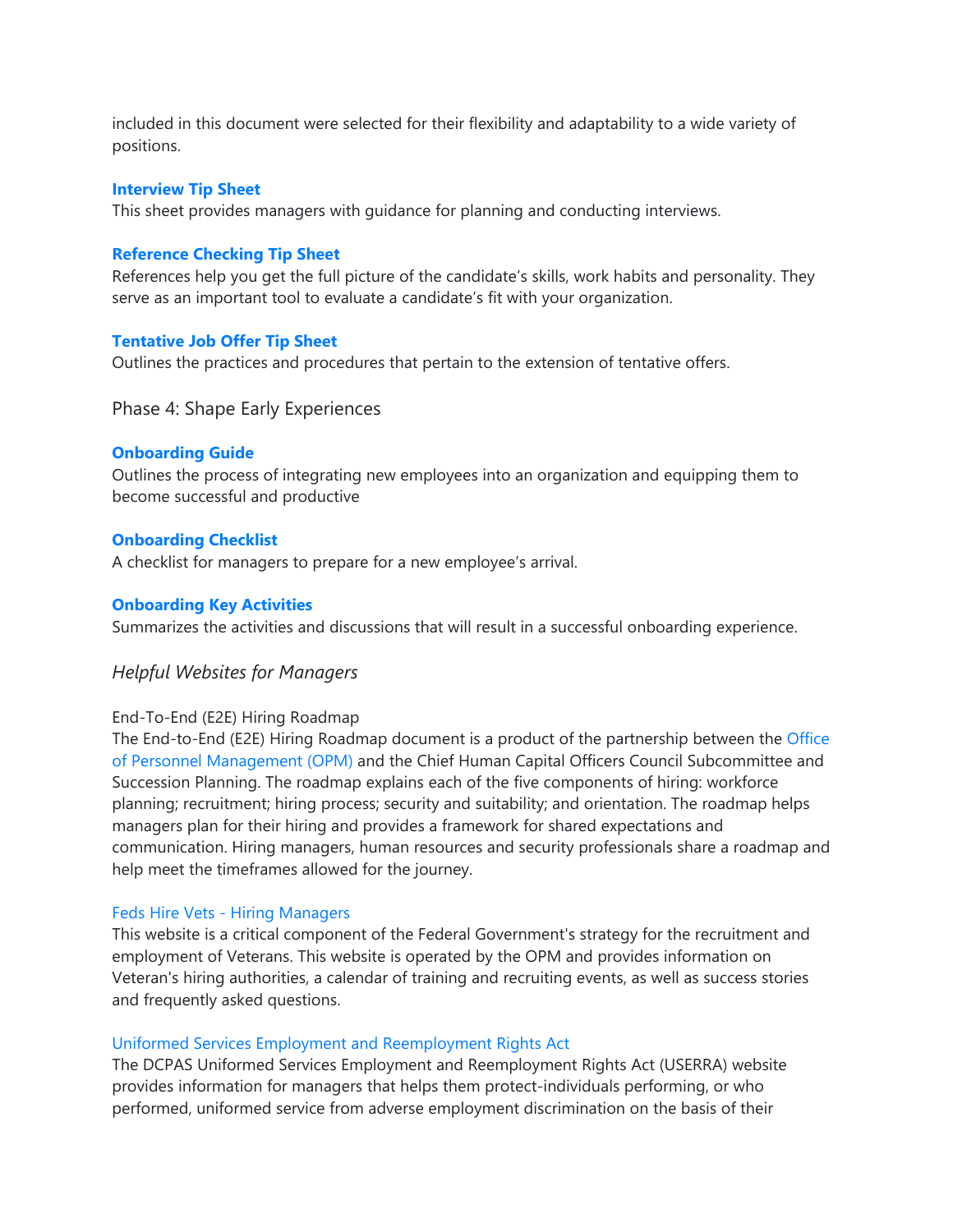uniformed service. Managers should understand USERRA and how it provides for prompt restoration to civilian employment when individuals who performed uniform service return to civilian life. Online training on USERRA can be reached from this website.

# [DOD Pathways Programs](https://www.dcpas.osd.mil/policy/employment/dodpathwaysprograms)

The DOD Pathways Programs website offers information for hiring managers on programs to hire students and recent graduates. The website also provides managers with the contact information for their Component Pathways Programs Representative.

Hiring Authorities - Students & Recent Graduates: The OPM website offers information for hiring managers on hiring authorities for students and recent graduates. This website provides managers with information on the Pathways Program, fact sheets, frequently asked questions, and reference materials.

USAJOBS Resource Center: This OPM operated website is a human resource tool which offers advice and topics for hiring managers on federal jobs, hiring eligibility, employment, federal occupations, fact sheets, and frequently asked questions.

Position Designation Automated Tool (PDT): The OPM website offers a position designation automated tool for hiring managers. The tool provides an opportunity for hiring managers to determine through the evaluation of the National Security and suitability requirements, what type of investigation is required and how closely an applicant or incumbent is screened for a position.

Suitability and Security: This DCPAS Labor and Employee Relations website offers hiring managers information on the suitability process in determining whether an individual's employment or continued employment would protect the integrity or promote the efficiency of the agency.

Loan Forgiveness Program: The Public Service Loan Forgiveness (PSLF) Program forgives the remaining balance on your Direct Loans after you have made 120 qualifying monthly payments under a qualifying repayment plan while working full-time for a qualifying employer.

Component Resources

[Defense Media Activity](https://www.dodciviliancareers.com/whoweare/)

[Defense Logistics Agency](https://www.dodciviliancareers.com/whoweare/)

[Department of the Air Force](https://www.dodciviliancareers.com/whoweare/)

[Department of the Army \(Employment\)](https://www.dodciviliancareers.com/whoweare/)

[Department of the Army \(Pathways\)](https://www.dodciviliancareers.com/whoweare/)

[Department of Defense \(DOD\)](https://www.dodciviliancareers.com/whoweare/)